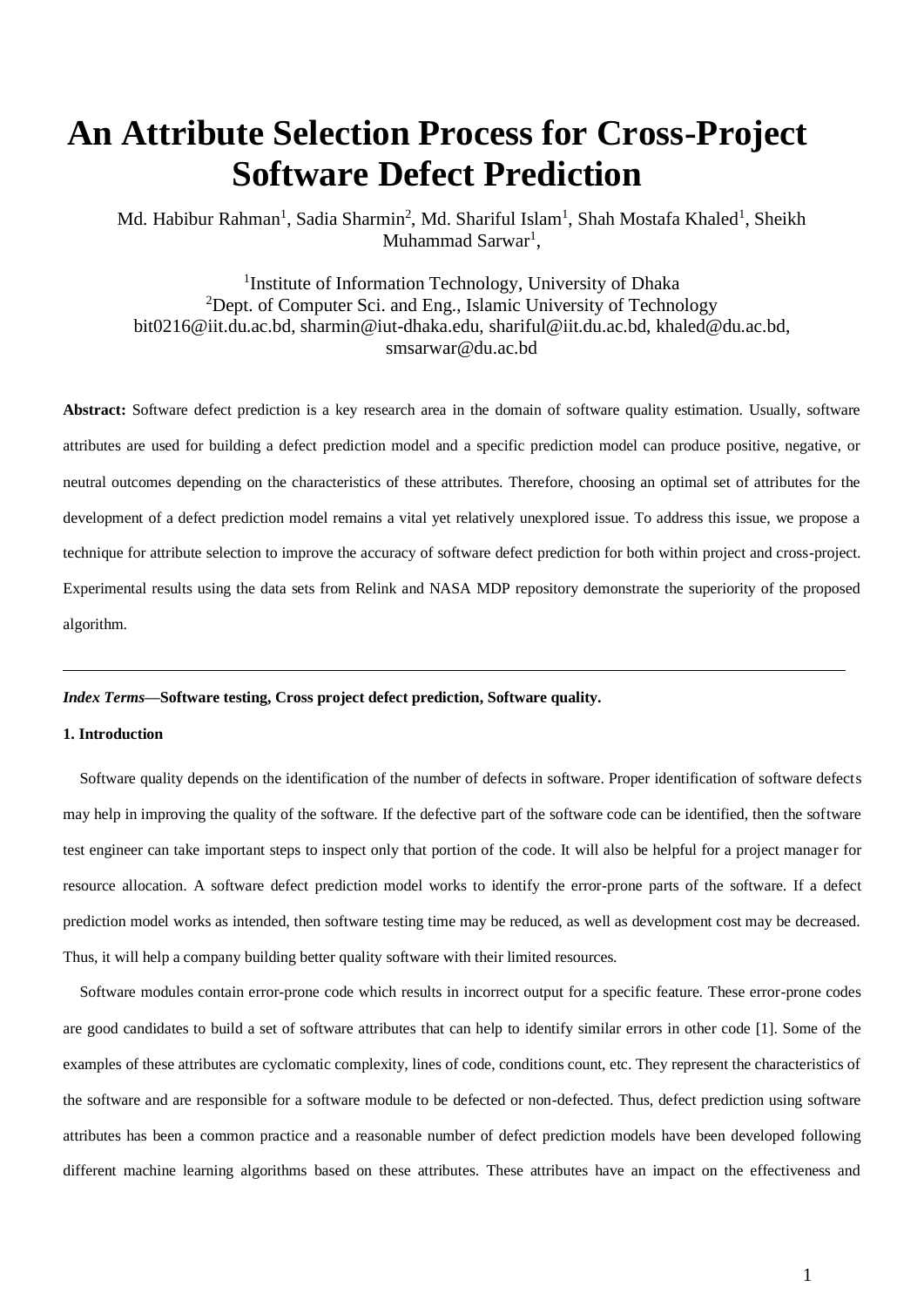performance of the defect prediction model. However, all the attributes do not show the same level of importance to describe projects' characteristics. Among them, there are few which show redundant knowledge and some others do not describe the project at all. In recent studies [2], [3], it is also demonstrated that removal of irrelevant and redundant features before constructing the model enhances the performance of defect prediction models. The irrelevant and redundant attributes may be called noisy attributes and the defect prediction model may produce questionable performance due to these noisy attributes [4], [5]. However, it is not an easy task to identify the presence of those noisy attributes using machine learning models [6].

In defect prediction, researchers used several algorithms such as Genaro *et. al.* [7] used logistic regression, Khoshgoftaar *et. al.* [8] used decision tree, Park *et. al.* [9] worked with neural networks, and Menzies *et. al.* [10] introduced Naïve Bayes (NB) for their model. If a proper set of attributes are employed for training, their results will be improved [11]. Thus, attribute selection has been regarded as an important research topic in the software defect prediction domain.

Test data and train data are a must for any kind of machine learning-based prediction technique. When a defect prediction model considers test and train data from the same project, it is called within project defect prediction. To build a within project defect prediction model, the data repository should be large enough to train the model. But some companies do not track defect prediction data and for constructing a new project the necessary historical data may not be available, which makes the prediction model infeasible. So, cross-project defect prediction is necessary if training data are scarce and, in that case, the training data comes from different projects. However, dissimilarity among the distributions of the datasets is a core problem. So, the distributions of the test and train dataset should be made same for effective defect prediction. In cross-project defect prediction, there are several works conducted in recent times. Zimmermann *et al.* [34] mentioned cross-project defect prediction as a serious challenge and concluded that using the projects of the same domain (i.e., web browser) and different companies (i.e. Mozilla/Google) has a very poor prediction performance. Burak *et. al* [15] investigated the relative performance of cross-project and within project defect predictors and concluded that cross-project defect predictors cannot supersede within project defect predictors. They also demonstrated the minimum requirement of data samples for an effective defect predictor. Nam *et al.* introduced transfer learning and proposed TCA+, an extension of TCA (Transfer Component Analysis) to improve the results in cross-project defect prediction [16].

In this paper, we introduce a new approach for selecting the best set of attributes in software defect prediction. Our proposed method conducts two stages of selection. At the first stage, we rank each feature considering their pairwise dependency, and the later stage finds the best set of attributes following a forward search mechanism from the ranking obtained from the first stage. Those selected attributes are then used to construct the defect prediction model. With a selection of appropriate attributes, we achieve better accuracy on benchmark datasets with an appropriate classifier.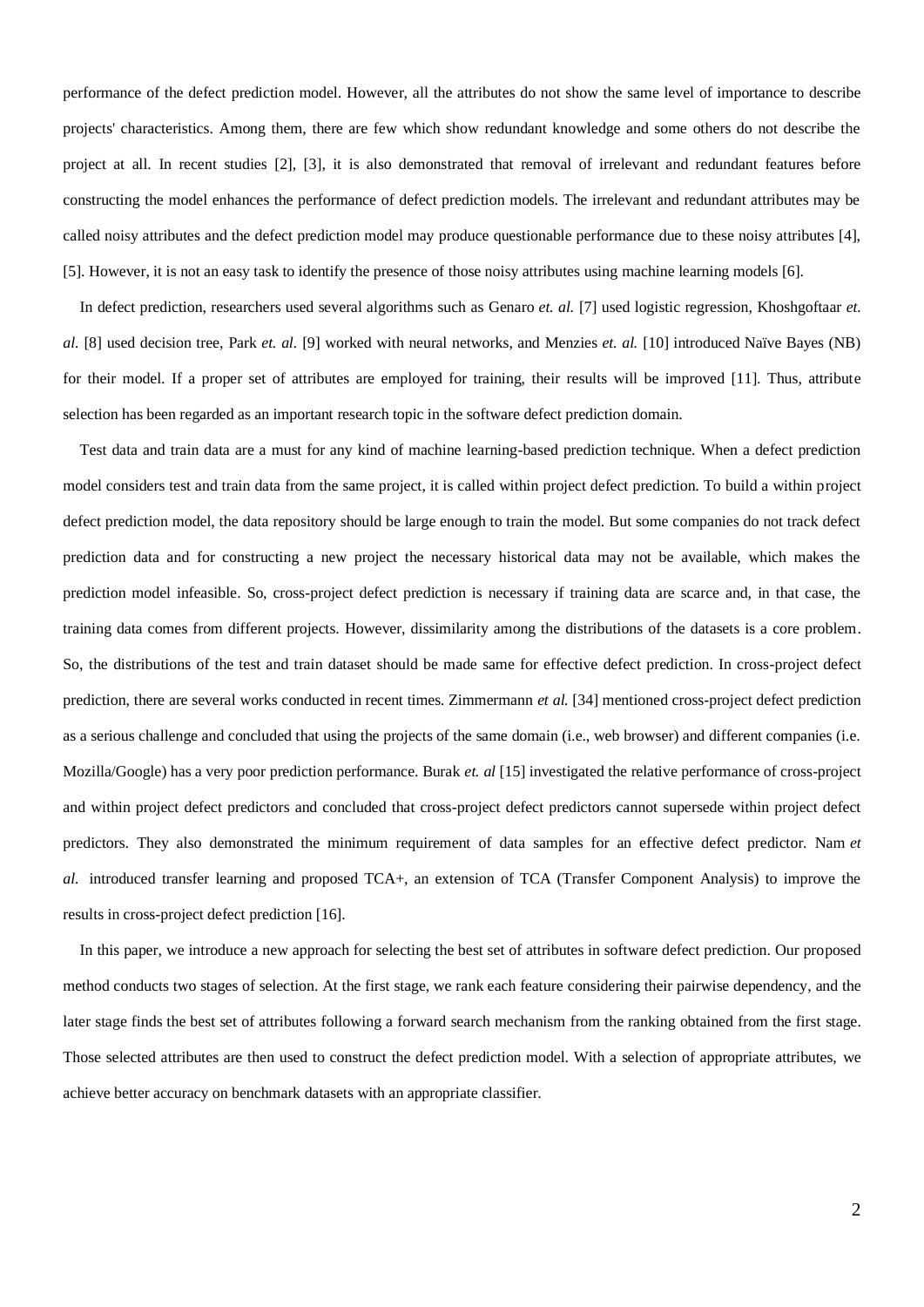For cross-project defect prediction, training and test data comes from different project but should contain the same attributes for both projects. As a result, the set of attributes selected for training the model from one project is further used in testing the model with another project. We observed a reasonable improvement in the performance of cross-project defect prediction model using the selected attributes.

We discuss the related work in the next section. Our proposed methodology is discussed in section 3 and section 4 describes the experimental result. We conclude our paper by suggesting some future work with section 5.

### **2. Related Literature**

There are several attribute selection methods proposed by researchers [17], [18], [19], [20], [21], [22], [23], [24] for general applications. Jong [18] used support vector machines (SVM) to propose feature selection method. Ilczuk *et al.* [19] worked on why the attribute selection is important. Forman [20] showed how multiple filter-based feature ranking works for attribute selection. Software cost and effort estimation was studied in respect of feature selection in [21].

The attribute selection process has been utilized in different kinds of applications for a long time but in defect prediction research it is relatively unexplored. Song *et al.* [25] constructed an attribute selection process by employing the forward selection and backward elimination technique. They found that the effect of applying feature selection technique varies in respect of the learning algorithm and data set. As a continuation of research, Wang *et al.* [26] introduced ensemble feature selection techniques and applied to a total of sixteen datasets. They found that ensembles of only a few numbers of rankers perform well which is better than ensembles of all the rankers. Khoshgoftaar *et al.* worked on four scenarios based on original and sample data to compare the prediction performance in attribute selection and data sampling [12]. Gao *et al.* proposed a hybrid model for attribute selection where feature ranking techniques are adopted for reducing the search space [11]. Romi and Nanna combined genetic algorithm and bagging technique for defect prediction [13]. One was used for attribute selection while the other technique was used for data sampling. Moreover, they have also shown the application of particle swarm optimization to select important features for defect prediction. In [14], the authors presented two feature ranking strategies such as thresholdbased techniques and signal-to-noise filter technique for attribute selection.

Traditionally, some researchers used McCabe attributes [57] to build defect prediction models, some others used Halstead complexity measures [58], and lines of code count. However, Menzies *et. al.* [10] mentioned that the learning process for a software defect prediction model is important than the subset of learning dataset.

Usually, quality and size of the training data plays an important role for building any prediction model. Large sample of training data is required for producing an accurate prediction model. However, in software defect prediction, we cannot get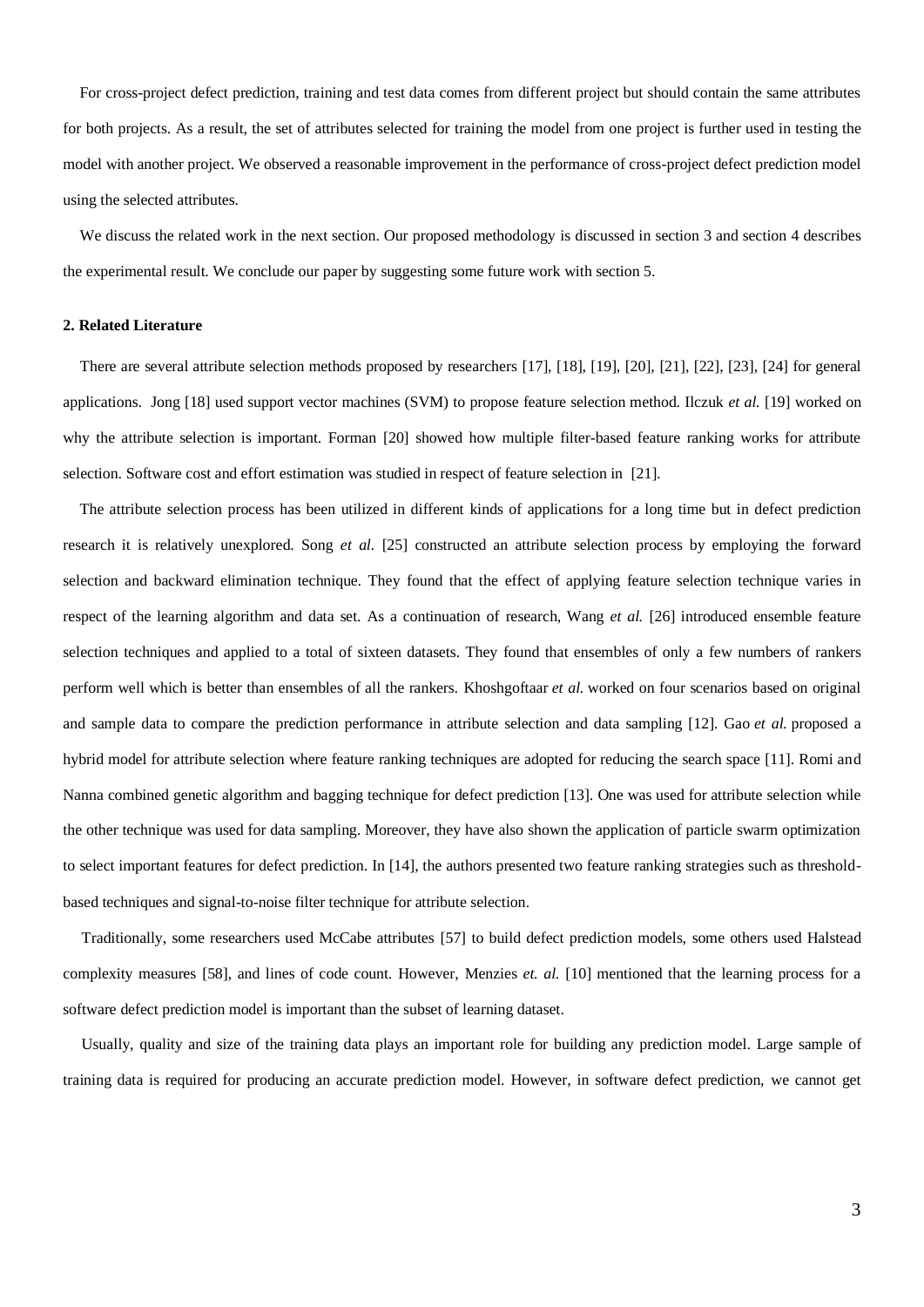enough training data for a project especially for a new project where historical dataset is not sufficient, or in some cases are not available. In these circumstances, the cross-project defect prediction model is investigated and applied in recent times by most of the researchers in defect prediction domain. Zimmerman *et al.* studied the cross-project defect prediction as a large-scale experiment on data vs. domain vs. process [34]. In that work, the authors expressed the need to understand and evaluate the process, code, and domain before building a prediction model. They also described the necessary factors to identify the project to build the defect predictor, but any specific way of improving the defect prediction performance has not been discussed. Turhan *et al.* studied the relative values of cross-company defect prediction with the company by answering three questions about the usefulness of cross-company defect prediction, local tuning of cross-company data, and generalization of crosscompany results [15]. Their approach increases the probability of detection and the probability of false alarm in terms of median. But the increment of false alarm rate decreases the performance of the defect predictor. They tried to reduce the false alarm rate using nearest neighbour filtering. In cross-project defect prediction, the data sampling and normalization is an important task to improve the prediction performance. In [16], the authors presented TCA+, an extension of TCA (Transfer Component Analysis) by using source and target projects from Relink [35] and AEEEM [36]. They showed an improved performance relative with their previous work TCA [37] using logistic regression. They normalized the train and test dataset based on max-min and znormalization and then defining Dataset Characteristic Vector (DCV) for each project they applied four decision rules to determine the best dataset. Such other work has been conducted by some other researchers [38], [39]. Considering the limited research on cross-project defect prediction we have introduced our attribute selection method to improve the prediction accuracy in this regard.

#### **3. Proposed Method**

In this section, we describe our proposed attribute selection process for software defect prediction. The selected attributes will be used to predict the defects both for cross-project and within project. For within project defect prediction, a certain portion of the data will be used for training the model and the remaining data will be used for testing. On the other hand, there will be two different data sets taken from two different projects that are used in cross-project defect prediction, one for training and the other for testing.

The overview of the proposed process to select the best set of attributes for software defect prediction (given in algorithm 1) contains the following sequential steps:

- 1) Generate and sort the pairwise combination of attributes
- 2) Select the candidate attributes set
- 3) Select the final attributes set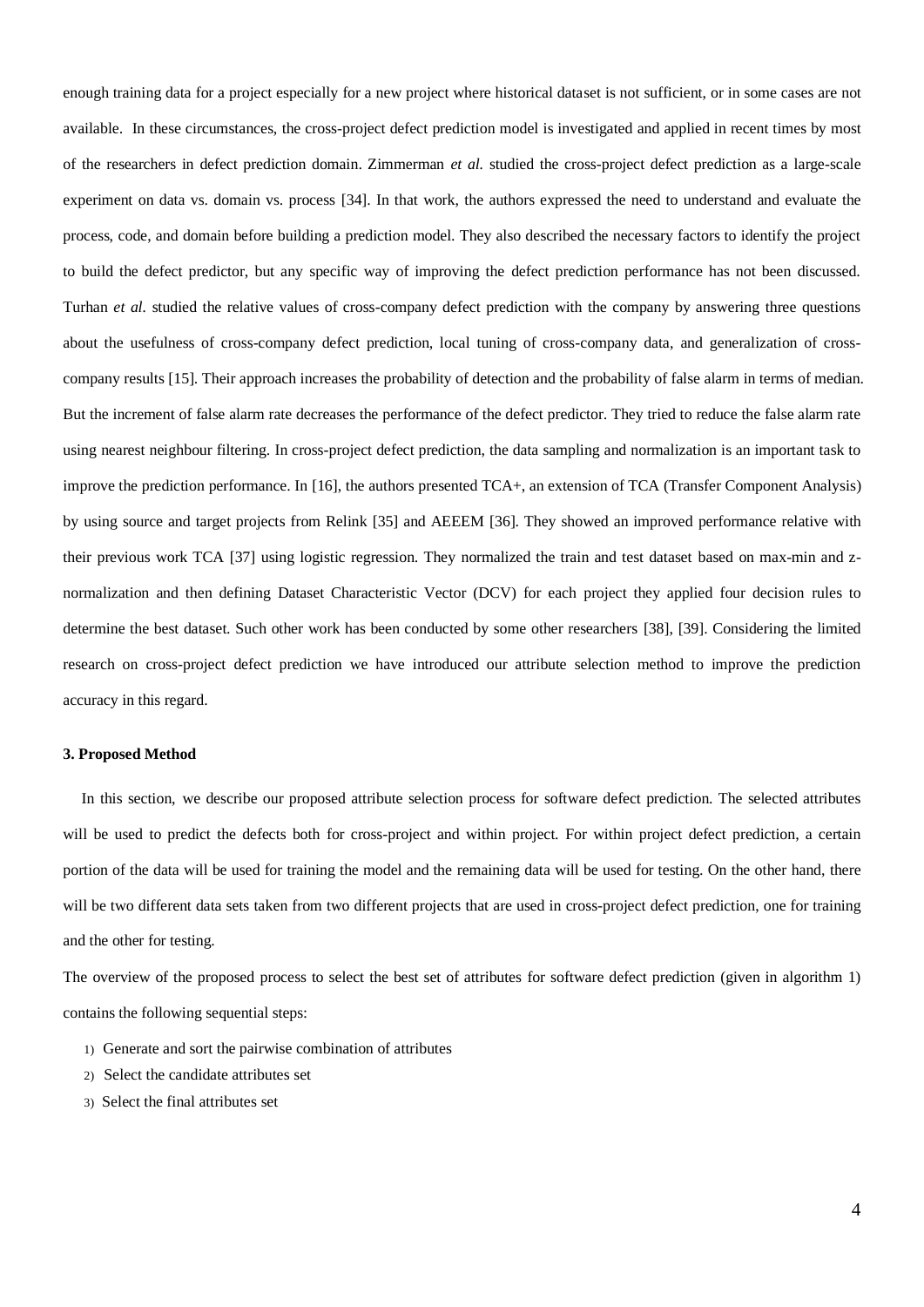The defect prediction model begins by selecting a list of pair wise combination of attributes from the dataset. Here, we consider pairwise combination instead of considering all possible combinations which is NP hard [23]. These pairs of attributes are then used to generate the accuracy of the defect prediction and corresponding accuracy will be stored for further use. The pair wise attribute list is then sorted based on the descending order of the accuracy. Then the candidate attributes list is selected from the sorted list which is used to find the final set of attributes for defect prediction.

Algorithm 1 presents the overall process of the proposed algorithm for defect prediction.

|  | <b>Algorithm 1</b> Attribute Selection Model |
|--|----------------------------------------------|
|--|----------------------------------------------|

**Input:** Original Set of attributes  $A = \{a_1, a_2, \ldots, a_n\}$ **Output:** Prediction results and best set of attributes  $F = \{a_1, a_2, \ldots, a_j\}$ **1: Begin** 2: Generate Pair wise combinations of attributes  $(P)$  from data set 3: Compute the accuracy of defect prediction for each pair 4: Sort the set of pairwise combinations based on accuracy metric 5: Determine the candidate attributes set  $(A<sup>+</sup>)$  based on their occurrences in *P* 6: Find the final set of attributes  $F$  for from  $A^+$ 

**7: End**

# *1. Generating and selecting pairwise combination of attributes*

As all the attributes of software defect dataset are not equally important, we need to select a best set of attributes. To accomplish that, first we generate a list of all possible pair of combination from the given attributes. Let, we have a set of attributes  $A =$ { $a_1, a_2, \ldots, a_n$ }. Now, according to the algorithm 2 we generate a pairwise combination of those attributes. For example, the list will contain pair of attributes like  $a_1a_2$ ,  $a_1a_3$ , ... ...  $a_{n-1}a_n$ . These pairs will then be used individually to generate corresponding defect prediction accuracy (balance, a metric describe in the Experimental Results and Analysis) list. To do this, the dataset will be reconstructed by only the pair of attributes and will be used to classify the defect data using a classifier. This will return a list of accuracy for those pair of attributes. The next task will be to sort the pair wise attribute list based on the balance in a decreasing order. The final list will not contain any balance less than  $\delta$ , a threshold to filter the balance list.

Our algorithm for the selection of pairwise combination is presented in Algorithm 2

**Algorithm 2** *Generating and Selecting the Combinations of Pairwise Attributes*

Input: Original set of attributes  $A = \{a_1, a_2, ..., a_n\}$ Set of classes  $C = \{defected, not defected\}$ Dataset  $D: A \times C$  and Classifier  $\gamma$  $\delta$  = a threshold value for determining potential attribute pairs Output: **S**orted list of paired attributes list *P*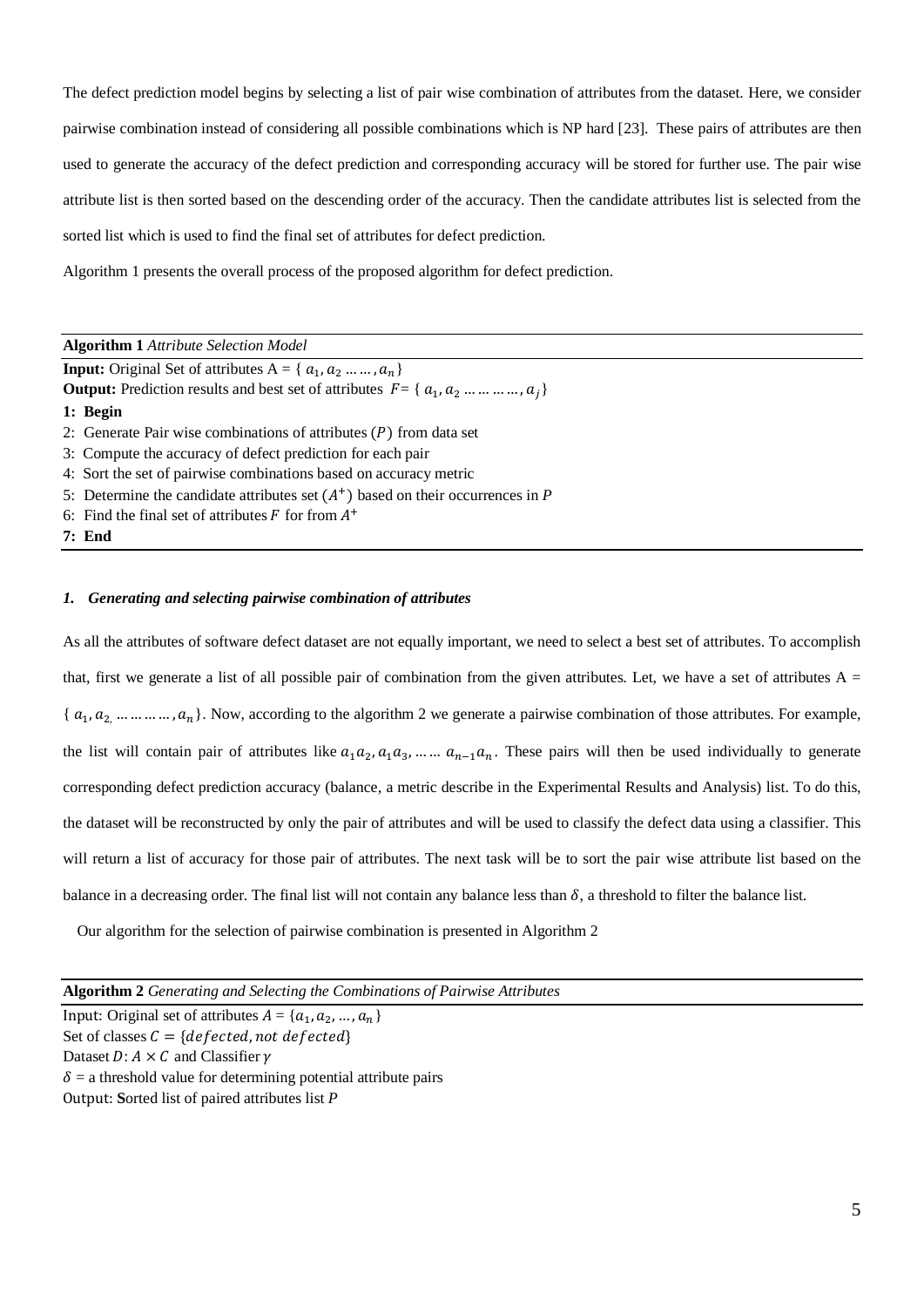# 1: Begin 2:  $P_{temp} \leftarrow \{(u, v): u \in A, v \in A \text{ and } u \neq v\}$  $3: B \leftarrow \emptyset$ 4: for each $(u, v) \in P_{temp}$ 5:  $d_i \leftarrow all accumulated values from dataset D for attribute pair (u, v)$ 6: Classify  $d_i$  using  $\gamma$ 7: 8:  $B_i \leftarrow \{ balance \}$ 9:  $B \leftarrow B \cup B_i$ 10: end for 11: Sort  $P_{temp}$  in descending order based on balance using *B* 12: Return  $P \subset P_{temp}$ , where $|P| = k$  and  $\forall x \in P$ , *balance* $(x) \ge \delta$ 13: End

# *2. Selecting the set of candidate attributes*

In this phase, we rank all the attributes based on the frequency of occurrences in the selected pairwise combinations. The attributes which appear more have higher importance. To generate the candidate attribute list, we compute the number of occurrences of each attribute from the pairwise sorted list which we got from Algorithm 2. Then the attributes are sorted in a descending order based on the total occurrence of an attribute. At the top of the candidate attribute list, we get those attributes which are most responsible for better defect prediction accuracy. The candidate attribute selection process is represented in Algorithm 3, which returns the candidate attributes set sorted based on their frequency.

**Algorithm 3** Selecting the set of Candidate Attributes

Input: Sorted paired wise combination of attributes P:  $ATTRIBUTE \times ATTRIBUTE \times Balance\_VALUE$ **Output:** Set of decreasing order sorted attributes  $A^+$  with frequency for each attribute **1:** Begin  $2\colon$   $A^+ \leftarrow$  the list of unique attributes appeard in P **3:** for all  $a_i \in A^+$  **do 4:** Count the frequency  $c_i$  of each  $a_i$  appeard in P 5:  $C \leftarrow C U C_i$ **6: 7:** sort A<sup>+</sup> in descendng order based on their frequency in C **8:** End

### *3. Selecting the final subset of attributes*

In the candidate attribute list, we have a ranked list of attributes according to their individual performance. Now to determine a subset of attributes that combinedly perform better for the defect prediction task we proposed to use algorithm 4. Algorithm 4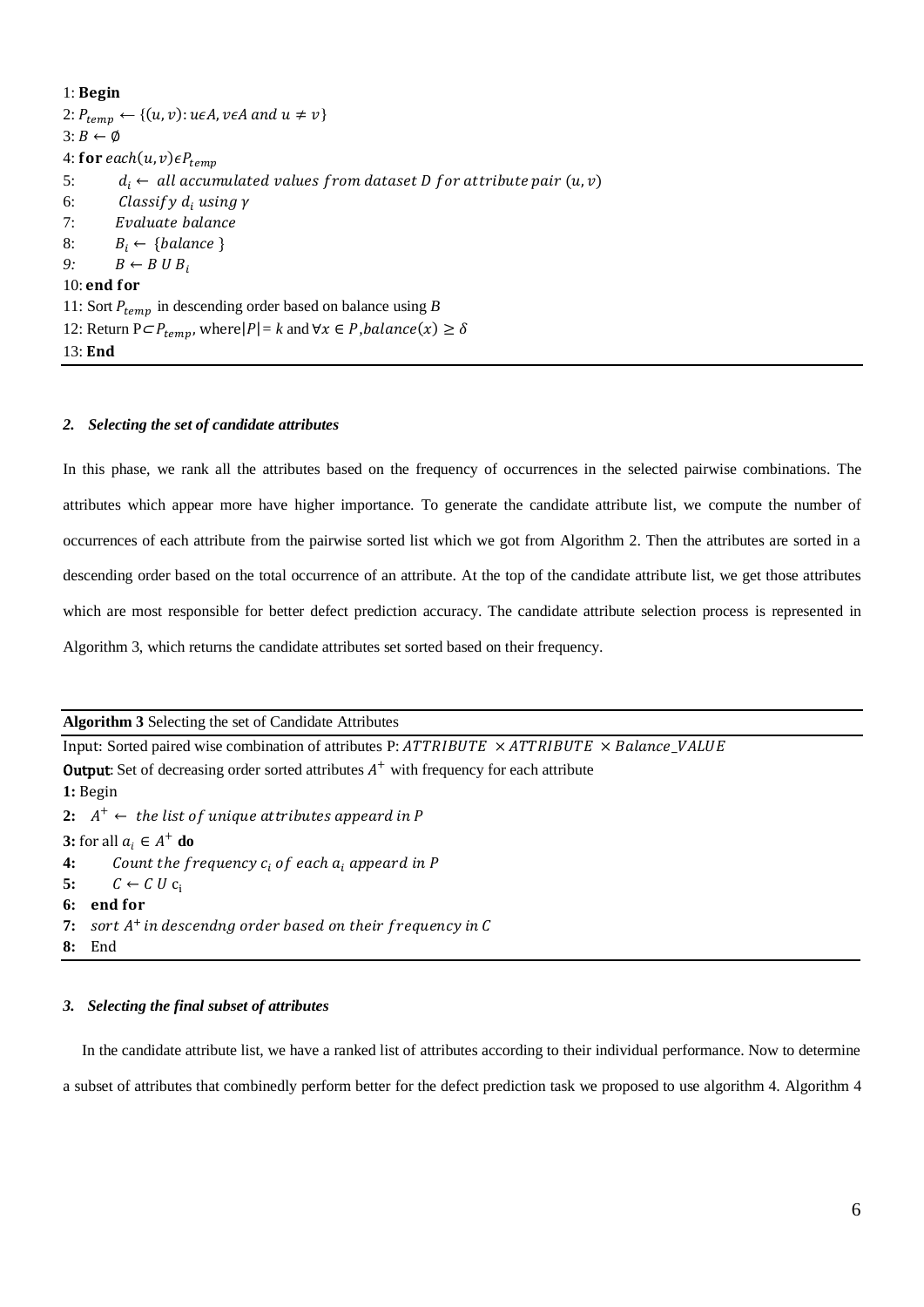represents the process of choosing the best attributes for final attribute set where all pairwise combination is evaluated and finally resulted in the subset which achieves the highest *balance*. To select the best set of attributes we get the candidate attribute list *A +* from algorithm 3. Let name the best set of attributes as *F*. Primarily the top ranked attribute is added into *F* and calculate balance using *F* which is stored for further checking. Then the second ranked attribute from the candidate attribute list is added into *F* and again calculate the balance using *F*. Now the current balance is compared with the previously stored balance. If the current balance is better than the previous one, the previous balance is replaced by the current one. If the current balance is lower than the previous one, the last added attribute is discarded from the best set of attribute F. Then the next top ranked attribute is added into *F* and do the same until the last attribute of the candidate attribute list. Thus, we follow a greedy forward search algorithm to find the final subset of features.

| <b>Algorithm 4</b> Selecting the final set of attributes                                   |
|--------------------------------------------------------------------------------------------|
| Input: Set of descending order sorted attributes A <sup>+</sup>                            |
| Set of classes $C = \{defected, not defected\}$                                            |
| Dataset D: $A \times C$ and Classifier $\gamma$                                            |
| Output: Final set of attributes $F$ for defect prediction with their corresponding balance |
| $1:$ Begin                                                                                 |
| 2: balance $\leftarrow 0$                                                                  |
| 3: for all $i = 1, ,  A^+ $ do                                                             |
| $F \leftarrow F U \{a_i\}$<br>5:                                                           |
| tempBalance $\leftarrow$ balance calculated using F and $\gamma$<br>6:                     |
| 7: <b>if</b> (tempBalance $>$ baalnce) <b>then</b>                                         |
| $balance \leftarrow tempBalance$<br>8:                                                     |
| end if<br>9:                                                                               |
| 10:<br>else $F \leftarrow F \setminus \{a_i\}$                                             |
| $11:$ end for                                                                              |
| 12: Return the set F, with their corresponding balance                                     |
| $13$ : End                                                                                 |

### *4. Cross project defect prediction*

From algorithm 4, we can identify the best set of attributes for which the accuracy of the within project defect prediction improves significantly. Now, we want to use those best set of attributes for our cross-project defect prediction. In cross project defect prediction, we need a dataset ( $D_{train}$ ) for training the defect prediction model and another dataset ( $D_{test}$ ) for testing the model. To accomplish this, the defect prediction model will be trained with the  $D_{train}$  and  $D_{test}$  will be used to evaluate the performance. Note that, only the selected attributes (obtained from the  $D_{train}$ ) that match with the test set ( $D_{test}$ ) is used for performance evaluation.

The algorithm for cross project defect prediction using the best set of attributes is as follow: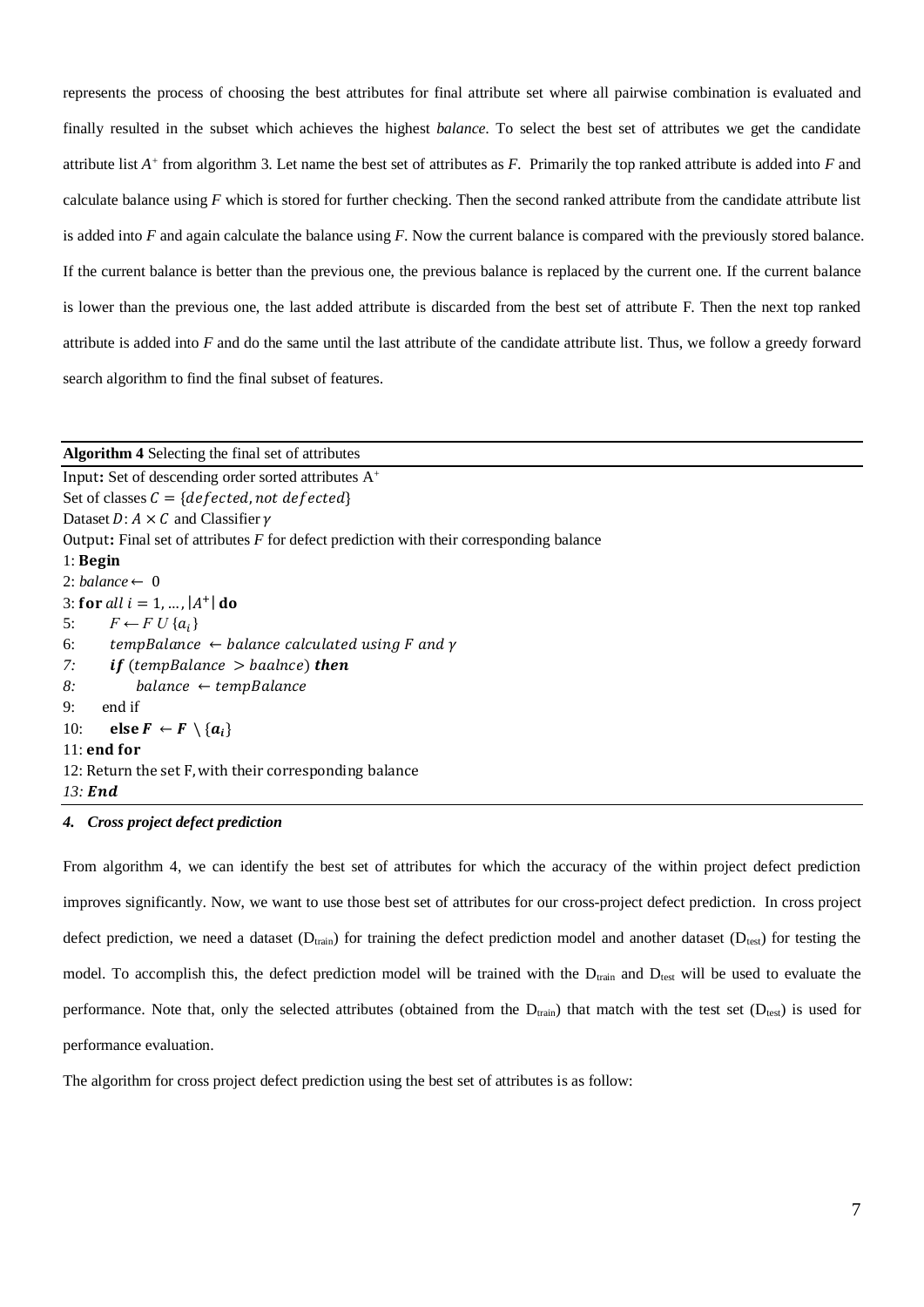# **Algorithm 5** Defect Prediction for Cross Project

Input: Dataset  $D_1$  and  $D_2$  and best set of attributes F Output: Dataset  $D_{train}$  and  $D_{test}$  with the best set of attributes F and *f-score* on  $D_{test}$ 1: Begin 2. Attribute set  $AD_1 = \{a_1, a_2, \dots \dots \dots a_n\}$ 3. Select  $D_{train} \leftarrow AD_1 \cap F$  (with all instances from  $D_1$ ) 4. Attribute set A $D_2 = \{a_1, a_2, \dots \dots \dots \dots a_m\}$ 5. Select  $D_{\text{test}} \leftarrow AD_2 \cap F$  (with all instances from  $D_2$ ) 6. Use  $D_{train}$  as training instances 7. Calculate pd and pf using  $D_{test}$ 8. Calculate  $f$  – score 9. End

# **4. Experimental Results and Analysis**

In this paper, an attribute selection technique is proposed for better prediction of software defects. Most often the researchers of defect prediction domain face problems to find the appropriate data sets for their experiments as several companies use private data sets to build their defect prediction model. So, we cannot compare our result with their prediction model to validate the accuracy. In these circumstances, we had to use the public data sets which help us to verify and validate the prediction model. NASA MDP repository shared the public state-of-the-art data sets for building and testing different prediction models. As a consequence, we have collected the dataset from the publicly available NASA MDP repository to validate the attribute selection process for defect prediction, which was also used by many noted researchers like [10], [40], [41], [42]. We employed ReLink [35] dataset used by [16] for the validation of cross-project defect prediction model.

# **TABLE 1 NASA DATASET DESCRIPTION**

| Data<br><b>Set</b> | <b>Type of Software</b>                            | # Instances | #Attributes | Defected $(\% )$ |
|--------------------|----------------------------------------------------|-------------|-------------|------------------|
| CM <sub>1</sub>    | NASA Space Craft Instrument                        | 498         | 22          | 9.83%            |
| JM1                | Real-time predictive ground system                 | 10885/7782  | 22          | 80.65%           |
| PC <sub>1</sub>    |                                                    | 1109        | 22          | 93.05%           |
| PC <sub>2</sub>    |                                                    | 1585        | 37          | 1.01%            |
| PC <sub>3</sub>    | Flight software for earth orbiting<br>satellite    | 1125        | 38          | 12.44%           |
| PC <sub>4</sub>    |                                                    | 1399        | 38          | 12.72%           |
| PC <sub>5</sub>    |                                                    | 17001       | 39          | 2.96%            |
| MW1                | A zero-gravity experiment related to<br>combustion | 403         | 37          | 7.69%            |
| KC1                |                                                    | 2109        | 22          | 15.45%           |
| KC <sub>2</sub>    |                                                    | 522         | 22          | 20.49%           |
| KC <sub>3</sub>    | Storage Management                                 | 458         | 39          | 9%               |
| KC4                |                                                    | 125         | 39          | 49%              |
| MC <sub>1</sub>    |                                                    | 9466        | 39          | 0.7%             |
| MC <sub>2</sub>    | Video guidance system                              | 161         | 39          | 32%              |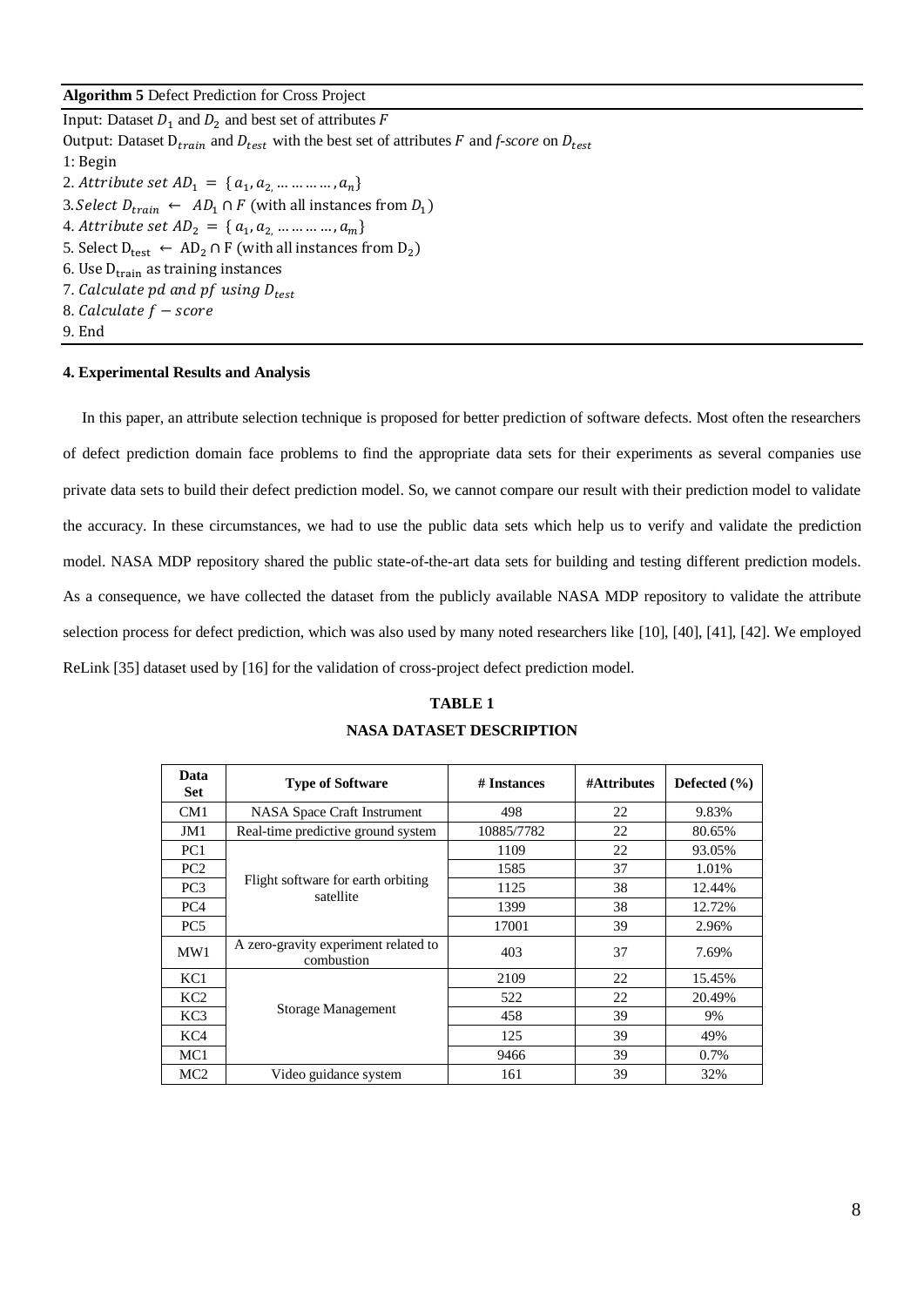## **TABLE 2**

| Data Set                 | <b>Type of Software</b>   | #Attributes | #Instances | Defected $(\% )$ |
|--------------------------|---------------------------|-------------|------------|------------------|
| Eclipse 3.0<br>(Package) | <b>Eclipse Foundation</b> | 198         | 661        | 62.78%           |
| Eclipse 2.0              |                           | 198         | 6729       | 38.80%           |
| Jedit                    | jEdit Project             | 24          | 492        | 2.23%            |
| Ant                      |                           | 24          | 745        | 22.15%           |
| Tomcat                   |                           | 22          | 885        | 8.98%            |
| Poi                      |                           | 22          | 492        | 1.28%            |
| Apache                   |                           | 27          | 194        | 50.51%           |
| Velocity                 | Apache Soft. Foundation   | 24          | 229        | 51.66%           |
| Synapse                  |                           | 24          | 256        | 33.59%           |
| Lucene                   |                           | 20          | 340        | 59.71%           |
| Xalan                    |                           | 20          | 886        | 46.44%           |
| Ivy                      |                           | 24          | 352        | 11.36            |
| ar 1                     |                           | 30          | 121        | 7.43%            |
| ar3                      | Turkish White-goods       | 30          | 63         | 12.70%           |
| ar4                      | manufacturer              | 30          | 107        | 18.70%           |
| ar <sub>5</sub>          |                           | 30          | 36         | 22.23%           |
| ar6                      |                           | 30          | 101        | 14.85%           |
| JDT.Core                 | Eclipse                   | 198         | 939        | 53.46%           |
| SWT                      |                           | 198         | 843        | 24.67%           |
| ZXing                    | Android Project           | 27          | 399        | 29.57%           |
| Safe                     |                           | 27          | 56         | 39.29%           |

## **OTHER DEFECT PREDICTION DATA SET DESCRIPTION**

Most frequently used NASA dataset overview has been given in the Table 1. Table 2 gives us an overview of datasets other than the NASA MDP repository. For experimental evaluation, we have used five public data sets obtained from NASA MDP Repository. The number of samples for each data set varies from 200 to 1585. Two different types of experiments are performed for generating the results. In the first experiment, 3 datasets out of 7 are utilized for finding the best attributes and a simple classifier (e.g., Naïve Bayes classifier). Then, the remaining 4 data sets are employed to test the performance based on these selected attributes and the classifier. Repeating this process for ten times, the average output is collected and presented in table 8. Along with the averages, we also incorporate the respective standard deviations [22]. For the second experiment, 90 percent of data are chosen randomly from each data set to identify the best set of attributes with a classifier and the rest 10 percent data are used testing. This process is also repeated ten times and the average results along with their standard deviations are displayed in table 9. In our experiment, the results are generated for different datasets using two classifiers namely Naïve Bayes and Bayesian Network (BN). To show the superiority of the proposed attribute selection process we have chosen these two classifiers, because most of the existing state-of the-arts methods commonly used these classifiers for result comparison. Several metrics namely balance, AUC, f-measure, precision, recall is employed for experimental results.

Table 3 presents the confusion matrix of a problem where TP, FN, FP and TN denote True Positive, False Negative, False Positive and True Negative respectively. To evaluate the performance of defect prediction model, the authors in [10] used two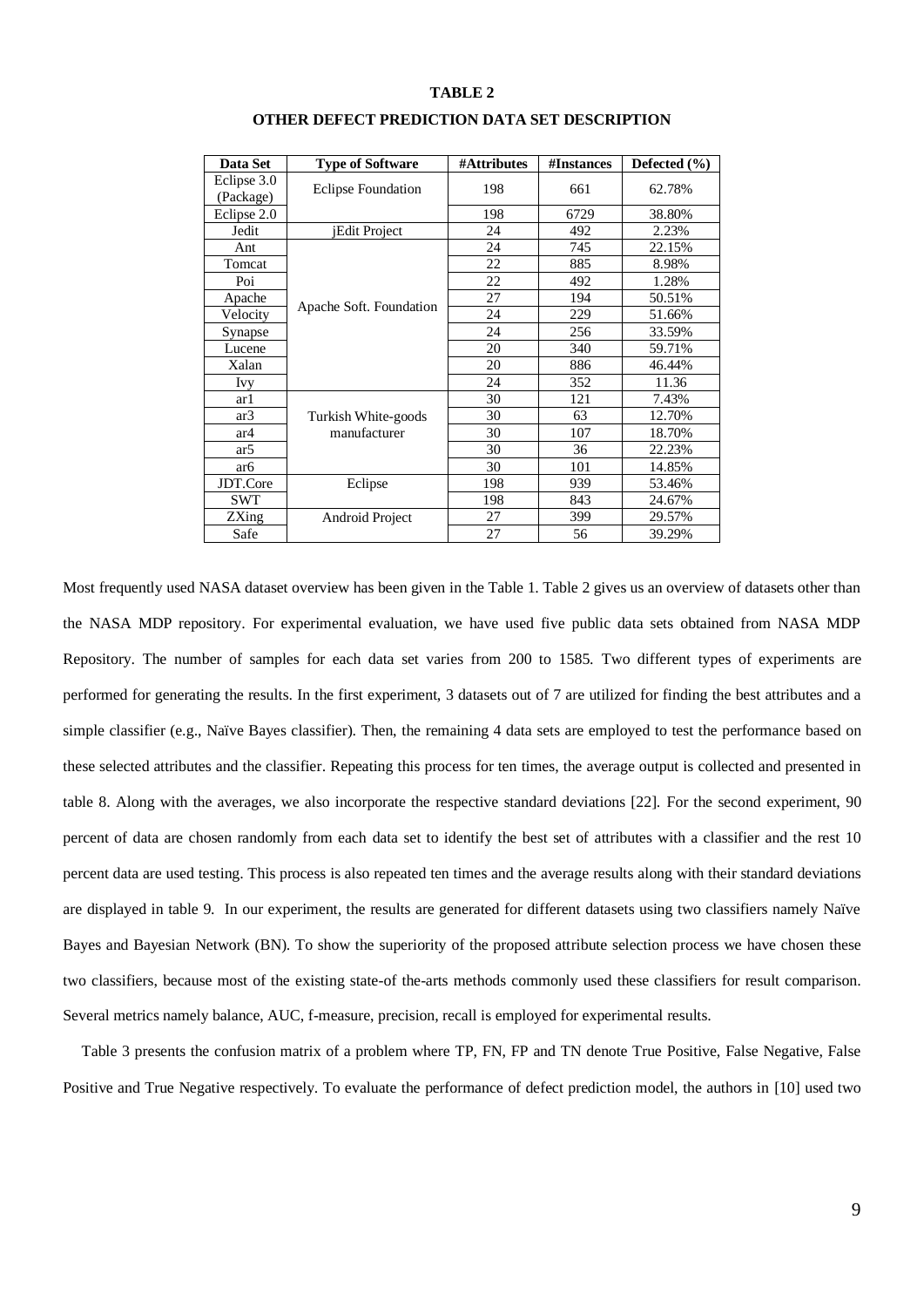well-known metrics namely probability of detection (*pd*) or recall and probability of false alarm *(pf).* Formal definition for (*pd*) and *(pf)* are given in Equation (1) and (2).

. **TABLE 3**

| . ТАВЕЉ Э<br><b>CONFUSION MATRIX</b> |           |                    |  |  |
|--------------------------------------|-----------|--------------------|--|--|
|                                      |           | <b>Real Defect</b> |  |  |
| <b>Predicted Defect</b>              | Yes<br>No |                    |  |  |
| Yes                                  | TP        | FP                 |  |  |
| No                                   | FN        | TN                 |  |  |

 $pd (Recall) = \frac{TP}{TP + FN} ... ... ... ... ... ... (1)$  $pf = \frac{FP}{FP + 1}$  $\frac{1}{FP+TN}$  ... ... ... ... ... ... (2)

Several metrics namely balance, f-score, precision, recall is employed for experimental evaluation. These metrics are calculated using the following the equations. (Equation 3, 4 and 5)

$$
balance = 1 - \sqrt{\frac{(1 - pd)^2 + (0 - pf)^2}{2}} \dots \dots (3)
$$
\n
$$
Precision = \frac{TP}{TP + FP} \dots \dots (4)
$$
\n
$$
f - score = \frac{2 \times Precision \times recall}{Precision + recall} \dots \dots (5)
$$

Another evaluation is the AUC (for "Area under the ROC Curve.") that measures the entire two-dimensional area underneath the entire ROC curve. Receiver Operating Characteristic (ROC) curve provides a graphical visualization of the classification results [59].

### **TABLE 4**

#### **CLASSIFICATION RESULT USING COMMON ATTRIBUTES**

| Dataset         | NB (%)         |                |                  | BN(%)          |                |                  |  |
|-----------------|----------------|----------------|------------------|----------------|----------------|------------------|--|
|                 | Probability of | Probability of | balance          | Probability of | Probability of | balance          |  |
|                 | Detection      | False Alarm    |                  | Detection      | False Alarm    |                  |  |
| CM1             | 32             |                | $51.58 \pm 1.12$ | 39             | 20             | $54.60 \pm 1.02$ |  |
| PC <sub>3</sub> | 47             |                | $61.05 \pm 1.51$ | 61             | 24             | $67.61 \pm 1.32$ |  |
| PC4             | 35             |                | $53.90 \pm 1.72$ | 73             | 20             | $76.24 \pm 1.25$ |  |
| KC3             | 30             | 10             | $50\pm2.01$      | 32             |                | $51.58 \pm 1.36$ |  |
| MW1             | 62             | 13             | 71.60±1.22       | 50             | 10             | $63.94 \pm 2.12$ |  |
| Avg:            | 42             | 9.42           | 58.31            | 53.14          |                | 64.72            |  |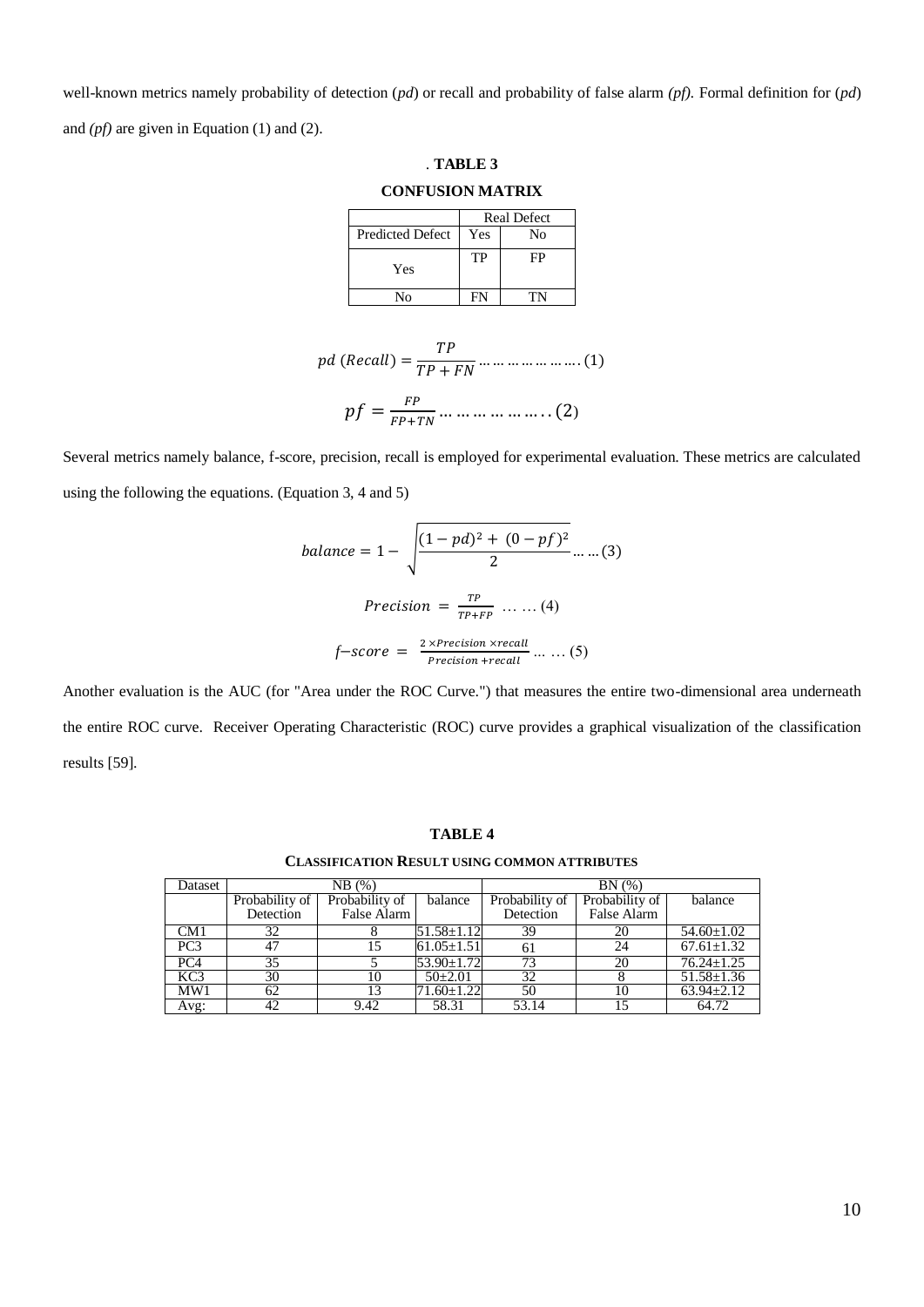### **TABLE 5**

| Dataset         | NB(%)                       |                               |                  | BN(%)                       |                               |                  |
|-----------------|-----------------------------|-------------------------------|------------------|-----------------------------|-------------------------------|------------------|
|                 | Probability of<br>Detection | Probability of<br>False Alarm | balance          | Probability of<br>Detection | Probability of<br>False Alarm | balance          |
| CM1             | 37                          | Q                             | $55.00 \pm 1.12$ | 72                          | 33                            | $69.39 \pm 1.02$ |
| PC <sub>3</sub> | 76                          | 33                            | $71.14 \pm 1.32$ | 70                          | 27                            | $71.46 \pm 1.32$ |
| PC <sub>4</sub> | 80                          | 30                            | $74.50 \pm 1.53$ | 86                          | 20                            | $82.73 \pm 1.12$ |
| KC <sub>3</sub> | 46                          | 15                            | $60.37 \pm 1.22$ | 44                          | 6                             | $60.17 \pm 1.35$ |
| MW1             | 63                          | 14                            | $72.02 \pm 2.01$ | 61                          | 14                            | $70.69 \pm 2.02$ |
| Avg:            | 57.28                       | 16.71                         | 65.81            | 68.85                       | 20                            | 72.45            |

### **CLASSIFICATION RESULT USING DATA SPECIFIC ATTRIBUTES**

It is observed from Table 4 that when we select common attributes for the combination of all different data sets the performances are not satisfactory. On the other hand, dataset (software) specific attribute selection provides better results (Table 9) even with a simple classifier. To demonstrate the effectiveness our proposed method, we have provided a comparison of our results with the existing state-of-the-art methods on the same data sets. For this comparison, we take *balance* values (using BN) from Table 5. Apart from *balance*, other two metrics *AUC and F-score* results are also provided in Table 6. It is observed from Table 6 that in most of the cases, our proposed algorithm performs better than other methods. This is because, our algorithm can choose the important attributes (e.g., *McCabe Cyclomatic Complexity*, *Design Complexity)* that provide significant information about the defect modules in a software. However, in some datasets, balance is slightly lower than the compared methods as they have generated their results with improved classifiers. However, we focus on showing the performance of attribute selection process with a simple classifier. The use of advanced classifiers might improve the overall performance of the model.

|                 |                  |                          | Balance                  |                 |
|-----------------|------------------|--------------------------|--------------------------|-----------------|
| Dataset         | Jing et al. [33] | Yao et al. [43]          | Song <i>et al.</i> [44]  | Proposed Method |
| CM1             | 0.68             | 0.66                     | 0.70                     | 0.71            |
| JM1             | 0.67             | 0.68                     | 0.59                     | 0.63            |
| PC <sub>1</sub> | 0.77             | 0.69                     | 0.67                     | 0.77            |
| PC <sub>2</sub> |                  | $\overline{\phantom{a}}$ | 0.80                     | 0.87            |
| PC <sub>3</sub> | 0.74             | 0.75                     | 0.71                     | 0.76            |
| PC <sub>4</sub> | 0.79             | 0.85                     | 0.82                     | 0.81            |
| PC <sub>5</sub> | 0.88             | $\overline{\phantom{a}}$ | 0.90                     | 0.92            |
| KC1             | 0.71             | 0.72                     | 0.71                     | 0.71            |
| KC2             |                  | 0.75                     | $\overline{\phantom{a}}$ | 0.78            |
| KC <sub>3</sub> | 0.68             | 0.69                     | 0.71                     | 0.82            |
| KC4             |                  | $\overline{\phantom{a}}$ | 0.69                     | 0.78            |
| MC <sub>1</sub> |                  | -                        | 0.79                     | 0.82            |
| MC <sub>2</sub> | 0.76             | 0.62                     | 0.61                     | 0.71            |

### **TABLE 6**

# **WITHIN PROJECT RESULT COMPARISON AMONG DIFFERENT METHODS**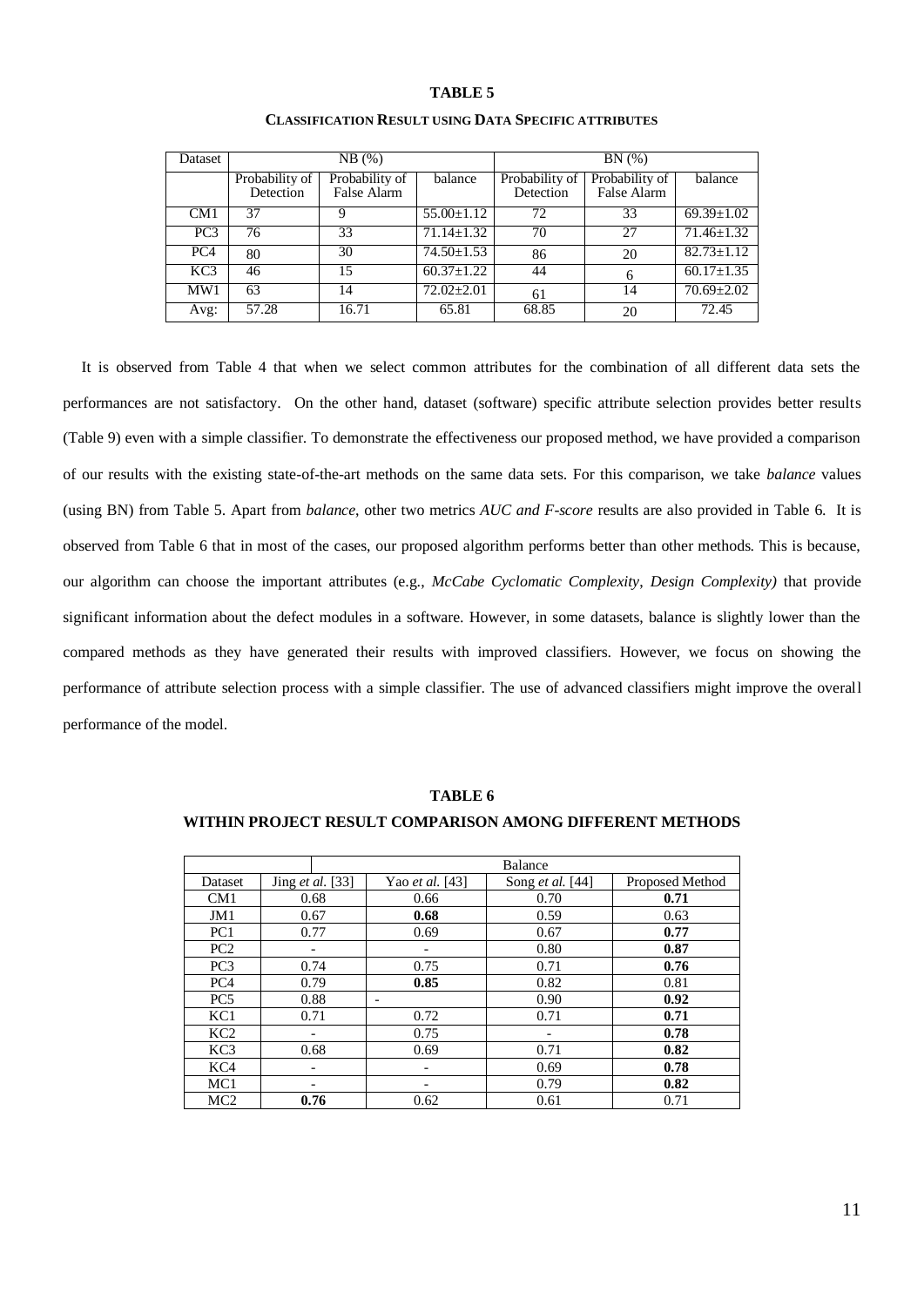| MW1 | 0.80                     | 0.64                     | 0.66 | 0.75 |
|-----|--------------------------|--------------------------|------|------|
| AR1 | -                        | $\overline{\phantom{0}}$ | 0.41 |      |
| AR3 | $\overline{\phantom{0}}$ | $\overline{\phantom{0}}$ | 0.66 |      |
| AR4 |                          | $\overline{\phantom{0}}$ | 0.68 | 0.73 |
| AR6 | $\overline{\phantom{0}}$ | $\overline{\phantom{0}}$ | 0.49 |      |

|                 | <b>AUC</b>               |                          |                          |                 |  |
|-----------------|--------------------------|--------------------------|--------------------------|-----------------|--|
| Dataset         | Issam et al.             | Yao et al.               | Ahmet et al.             | Proposed Method |  |
|                 | $[45]$                   | $[43]$                   | $[46]$                   | (fold)          |  |
| CM1             | $\overline{a}$           | 0.79                     |                          | 0.81(20)        |  |
| KC1             | $\overline{\phantom{0}}$ | 0.80                     | $\overline{\phantom{a}}$ | 0.83(20)        |  |
| KC <sub>2</sub> |                          | 0.82                     |                          | 0.87(20)        |  |
| KC3             | 0.86                     | 0.83                     | $\overline{a}$           | 0.76            |  |
| PC1             | $\overline{a}$           | $\blacksquare$           |                          | 0.90(20)        |  |
| JM1             | $\overline{a}$           | 0.75                     |                          | 0.75(20)        |  |
| MC1             | 0.98                     | $\mathcal{L}$            |                          | 0.96(20)        |  |
| MC <sub>2</sub> |                          | 0.75                     |                          | 0.79(20)        |  |
| MW1             | $\overline{\phantom{0}}$ | 0.78                     |                          | 0.80(20)        |  |
| PC <sub>1</sub> |                          | 0.87                     |                          | 0.88(20)        |  |
| PC <sub>2</sub> | 0.95                     | $\overline{\phantom{a}}$ | $\overline{\phantom{a}}$ | 0.94            |  |
| PC <sub>3</sub> | $\overline{a}$           | 0.85                     |                          | 0.83            |  |
| PC4             | 0.96                     | 0.94                     | $\overline{\phantom{a}}$ | 0.98            |  |
| Ant-1.7         | 0.86                     |                          | 0.82                     | 0.83            |  |
| Camel-1.6       | 0.80                     | $\overline{a}$           |                          | 0.72            |  |
| Synapse         | $\overline{a}$           |                          | 0.66                     | 0.79            |  |
| Lucene          | $\overline{\phantom{0}}$ |                          | 0.63                     | 0.72            |  |
| Xalan           | $\overline{\phantom{0}}$ |                          | 0.62                     | 0.82            |  |
| Ivy             | $\overline{a}$           | $\overline{\phantom{0}}$ | 0.85                     | 0.83            |  |
| Tomcat          |                          |                          | 0.77                     | 0.84            |  |
| Poi             |                          |                          | 0.85                     | 0.89            |  |
| Jedit           |                          |                          | 0.66                     | 0.63            |  |
| Velocity        |                          |                          | 0.68                     | 0.77            |  |

|                 | F-score     |            |  |  |  |  |  |
|-----------------|-------------|------------|--|--|--|--|--|
| Dataset         | Ren et. al. | Our Method |  |  |  |  |  |
|                 | [47]        |            |  |  |  |  |  |
| ar3             | 0.569       | 0.600      |  |  |  |  |  |
| Ar <sub>4</sub> | 0.474       | 0.501      |  |  |  |  |  |
| Ar5             | 0.625       | 0.653      |  |  |  |  |  |
| cm1             | 0.254       | 0.347      |  |  |  |  |  |
| kc1             | 0.462       | 0.441      |  |  |  |  |  |
| kc2             | 0.534       | 0.593      |  |  |  |  |  |
| kc3             | 0.412       | 0.400      |  |  |  |  |  |
| mw1             | 0.371       | 0.461      |  |  |  |  |  |
| pc 1            | 0.398       | 0.414      |  |  |  |  |  |

 Now the selected attributes are applied for our cross-project defect prediction. In cross-project defect prediction, train and test data set are used from different projects. So, we have taken only those selected attributes and their instances to generate the new dataset. This process is done for both the training and the test data set. It should be kept in mind that the selection process will be run on the training data set. We have evaluated our cross-project defect prediction using the data sets found in ReLink [35] and used for transfer learning [16].

In case of cross project defect prediction, we measured the result by calculating the f-measure which is used in [16] to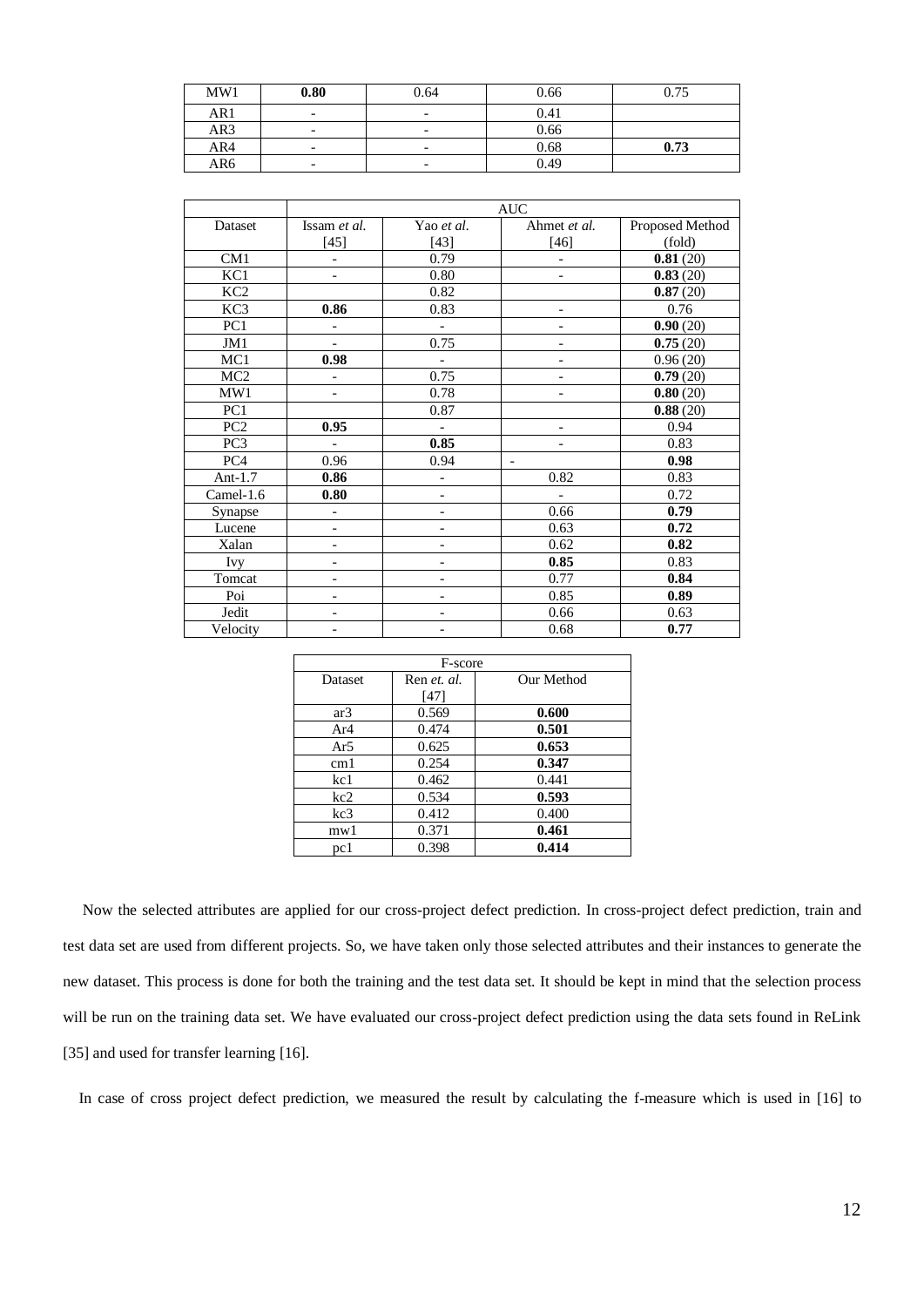compare the result with TCA (Transfer Component Analysis). The three data set found in ReLink [35] are Apache, Zxing and Safe and every data set contains the same number and type of attributes. So, we take the experiment for Safe→Apache, Apache→Safe, Zxing→Apache, Apache→Zxing, Zxing→Safe, and Safe→Zxing where the first portion of → is for training and the second portion is for testing the defect predictor. The result is compared in Table 7 with some other performance measurement scale such as balance, precision, recall and AUC. As shown in the table result improves in four cases comparing with TCA+. For example, f-measure for Zxing $\rightarrow$ Safe in our approach (0.70) is better than TCA+ (0.64). We have experimented the result with BN classifier where the TCA+ authors used logistic regression for their experiment. We observed that BN gives a better result in our attribute selection approach.

|                                              | Nam <i>et al.</i> | <b>Our Method</b> |           |        |         |            |  |
|----------------------------------------------|-------------------|-------------------|-----------|--------|---------|------------|--|
| Source $\rightarrow$ Target                  | [16]<br>f-score   | f-score           | precision | recall | halance | <b>AUC</b> |  |
| Safe $\rightarrow$ Apache                    | 0.64              | 0.71              | 0.71      | 0.71   | 0.71    | 0.75       |  |
| Apache $\rightarrow$ Safe                    | 0.72              | 0.74              | 0.83      | 0.77   | 0.58    | 0.74       |  |
| $\text{Zinxg}\rightarrow \text{Apace}$       | 0.72              | 0.61              | 0.72      | 0.64   | 0.53    | 0.64       |  |
| Apache $\rightarrow$ Zxing                   | 0.49              | 0.60              | 0.61      | 0.70   | 0.32    | 0.50       |  |
| $\overline{\text{Zxing}}$ $\rightarrow$ Safe | 0.64              | 0.70              | 0.74      | 0.70   | 0.70    | 0.73       |  |
| $Safe \rightarrow Zxing$                     | 0.43              | 0.63              | 0.63      | 0.69   | 0.38    | 0.64       |  |
| Avg.                                         | 0.61              | 0.66              | 0.71      | 0.70   | 0.54    | 0.67       |  |

**TABLE 7**

**CROSS PROJECT RESULT COMPARISON AMONG DIFFERENT METHODS** 

The bold-faced results are better than the compared defect prediction technique and underlined results are for the average accuracy representation. The attribute selection process has been performed by our implementation and after preparing the data set for the testing is performed using Weka [48]. Based on the result from Table 7 we can say that the attribute selection process improves the cross-project defect prediction result. Our proposed algorithm performs better as it selects the important attributes both for within project and cross-project software defect prediction. This is because, we first provide a ranking of the attributes based on their pairwise performance and then select the best set from this ranking.

### **5. CONCLUSION**

Transferring defect knowledge from one project to another is a very complex task for software defect prediction. But if a proper approach can be used then this complex task can be improved for a better defect prediction accuracy. In this paper, we presented an attribute selection process for predicting the software defects in both within project and cross-project domain. Our result indicated that in both domain our approach may produce significantly better result for a specific classifier. However, incorporation of an improved classifier along with our attribute selection method may enhance the overall performance. We will address this issue in our future work. Moreover, there are other meta-heuristic approaches that can also be adopted here for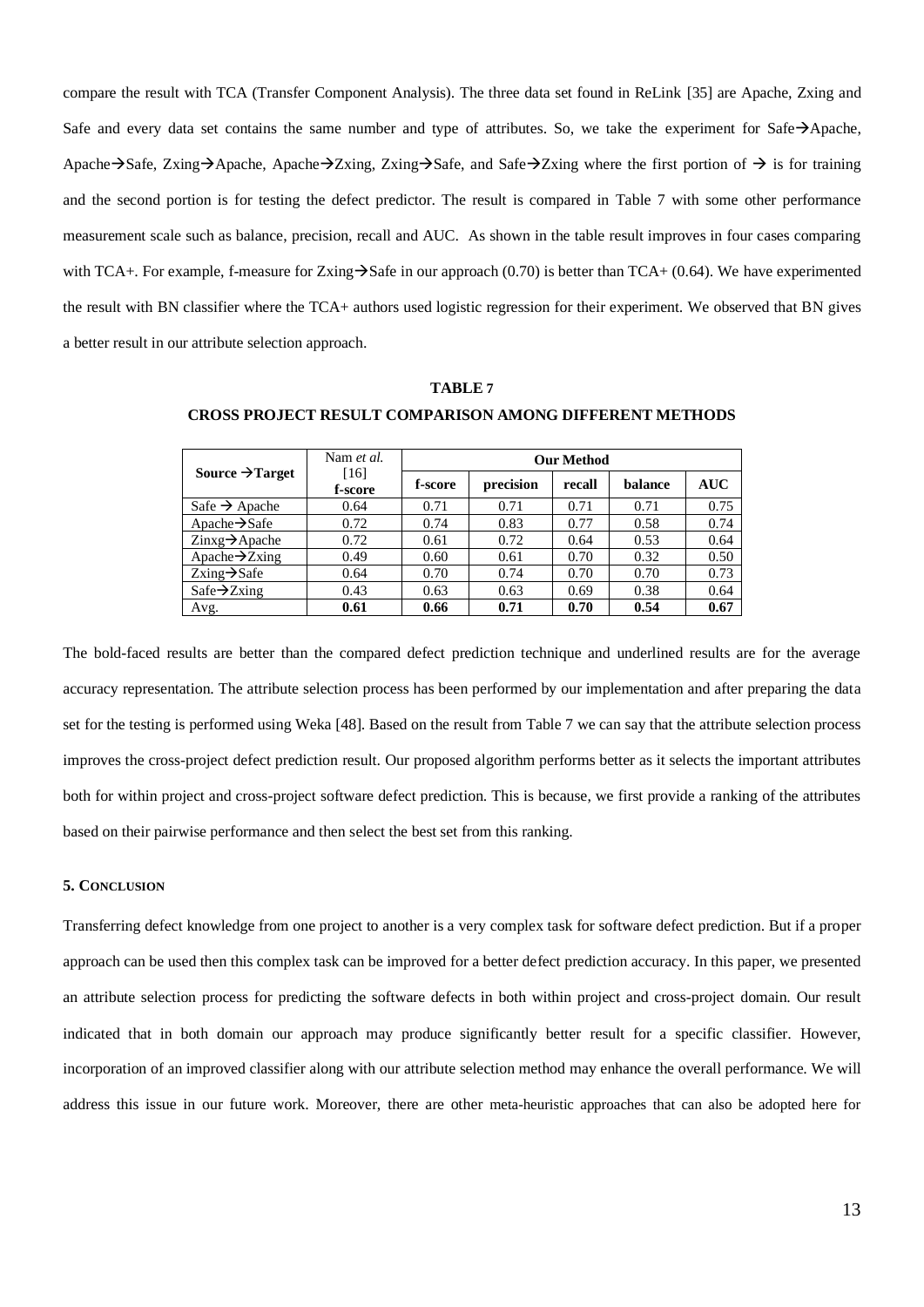selecting best set of attributes. we will also address this issue in future.

# References

- [1] Rawat, S. Mrinal and K. D. Sanjay, "Software defect prediction models for quality improvement: A literature study," International Journal of Computer Science Issues (IJCSI), vol. 9, no. 5, 2012.
- [2] K. Gao, T. Khoshgoftaar and H. Wang, "An empirical investigation of filter attribute selection techniques for software quality classification," in IEEE International Conference in Information Resue & Integration, 2009.
- [3] H. Wang, T. Khoshgoftaar and V. Hulse, "A Comparative Study on threshold-based feature selection techniques," in IEEE International Conference on Granular Computing, 2010.
- [4] T. Wang, L. Weihua, S. Hoabin and L. Zun, "Software Defect Prediction Based on Classification Ensemble," Journal of Information & Computational Science, vol. 8, no. 16, pp. 4241-4254, 2011.
- [5] S. Kim, H. Zhang, R. Wu and L. Gong, "Dealing with Noise in Defect Prediction," in International conference on Software Engieering (ICSE), 2011.
- [6] D. Gray, D. Bowes, N. Davey, Y. Sun and B. Christianson, "Reflections on the Nasa MDP Data Sets," Software, IET, vol. 6, no. 9, pp. 549-558, 2012.
- [7] G. Genaro, "Estimating software fault-proneness for tuning testing activities," in 22nd International Conference on Software Engineering (ICSE), 2000.
- [8] T. Khoshgoftaar and K. Gao, "Feature Selection with Imbalanced Data for Software Defect prediction," in International Conference on machine Learning and Applications, 2009.
- [9] B.-J. Park, S.-K. Oh and W. Pedrycz, "The Design of Polynomial Function-Based Neural Network Predictors for Detection of Software Defects," Journal of Information Science, vol. 229, pp. 40-57, 2013.
- [10] T. Menzies and A. Frank, "Data Mining Static Code Attributes to Learn Defect Predictors," IEEE Transaction on Software Engineering, vol. 33, no. 1, pp. 2-13, 2007.
- [11] K. Gao, T. M. Khoshgoftaar, H. Wang and N. Seliya, "Choosing Software metrics for defect prediction: an investigation on feature selection techniques," in International Conference on Tools with Artificial Intelligence ( ICTAI) , Arras, 2011.
- [12] T. Khoshgoftaar, K. Gao and N. Seliya, "Attribute Selection and Imbalanced Data: Problems in Software Defect Prediction," in Tools with Artificial Intelligence (ICTAI), 2010 22nd IEEE International Conference on, Arras, 2010.
- [13] R. S. Wahono, S. Nanna and S. Ahmad, "Metaheuristic Optimization based Feature Selection for Software Defect Prediction," Journal of Software, vol. 9, no. 5, pp. 1324-1333, 2014.
- [14] H. Wang, T. M. Khoshgoftaar and A. Napolitano, "A Comparative Study of Ensemble Feature Selection Techniques for Software Defect Prediction," in ICMLA '10 Proceedings of the 2010 Ninth International Conference on Machine Learning and Applications, Washington, DC, USA, 2010.
- [15] T. Burak, T. Menzies, A. B. Bener and J. D. Stefano, "On the relative value of cross-company and within-company data for defect prediction," Empirical Software Engineering, vol. 14, no. 5, pp. 540-578, 2009.
- [16] J. Nam, S. J. Pan and A. Kim, "Transfer Defect Learning," in International Conference on Software Engineering (ICSE), Piscataway,NJ,USA, 2013.
- [17] D. Rodr´ıguez, R. Ruiz, J. Cuadrado-Gallego and J. Aguilar-Ruiz, "Detecting fault modules applying feature selection to classifiers," in IEEE International Conference on Information Reuse and Integration, 2007.
- [18] K. Jong, E. Marchiori, M. Sebag and A. V. D. Vaart, "Feature selection in proteomic pattern data with support vector machines," in IEEE Symposium on Computational Intelligence in Bioinformatics and Computational Biology, 2004.
- [19] G. Ilczuk, R. Mlynarski, W. Kargul and A. Wakulicz-Deja, "New Feature Selection Methods for Qualification of the Patients for Cardiac Pacemaker Implementation," in IEEE International Conference on Computers in Cardiology, 2007.
- [20] G. Forman, "An extensive empirical study of feature selection metrics for text classification," The Journal of machine learning research, vol. 3, pp. 1289-1305, 2003.
- [21] Z. Chen, T. Menzies, D. Port and B. Boehm, "Finding the right data for software cost modeling," Journal of Software, vol. 22, no. 6, pp. 38-46, 2005.
- [22] S. Sharmin, M. Shoyaib, A. Ahsan Ali, M. A. Hossain Khan and O. Chae, "Simultaneous feature selection and discretization based on mutual information," Pattern Recognition, vol. 91, pp. 162-174, 2019.
- [23] S. Sharmin, A. Ahsan Ali, H. Khan, M. Asif and M. Shoyaib, "Feature selection and discretization based on mutual information," in IEEE International Conference on Imaging, Vision & Pattern Recognition (icIVPR), 2017 .
- [24] S. Sharmin, M. R. Arefin, M. A.-A. Wadud, N. Nower and M. Shoyaib, "SAL: An effective method for software defect prediction," in 18th International Conference on Computer and Information Technology (ICCIT), 2015.
- [25] Q. Song, Z. Jia, M. Shepperd, S. Ying and J. Liu, "A general Software defect-proneness prediction framework," IEEE Transaction on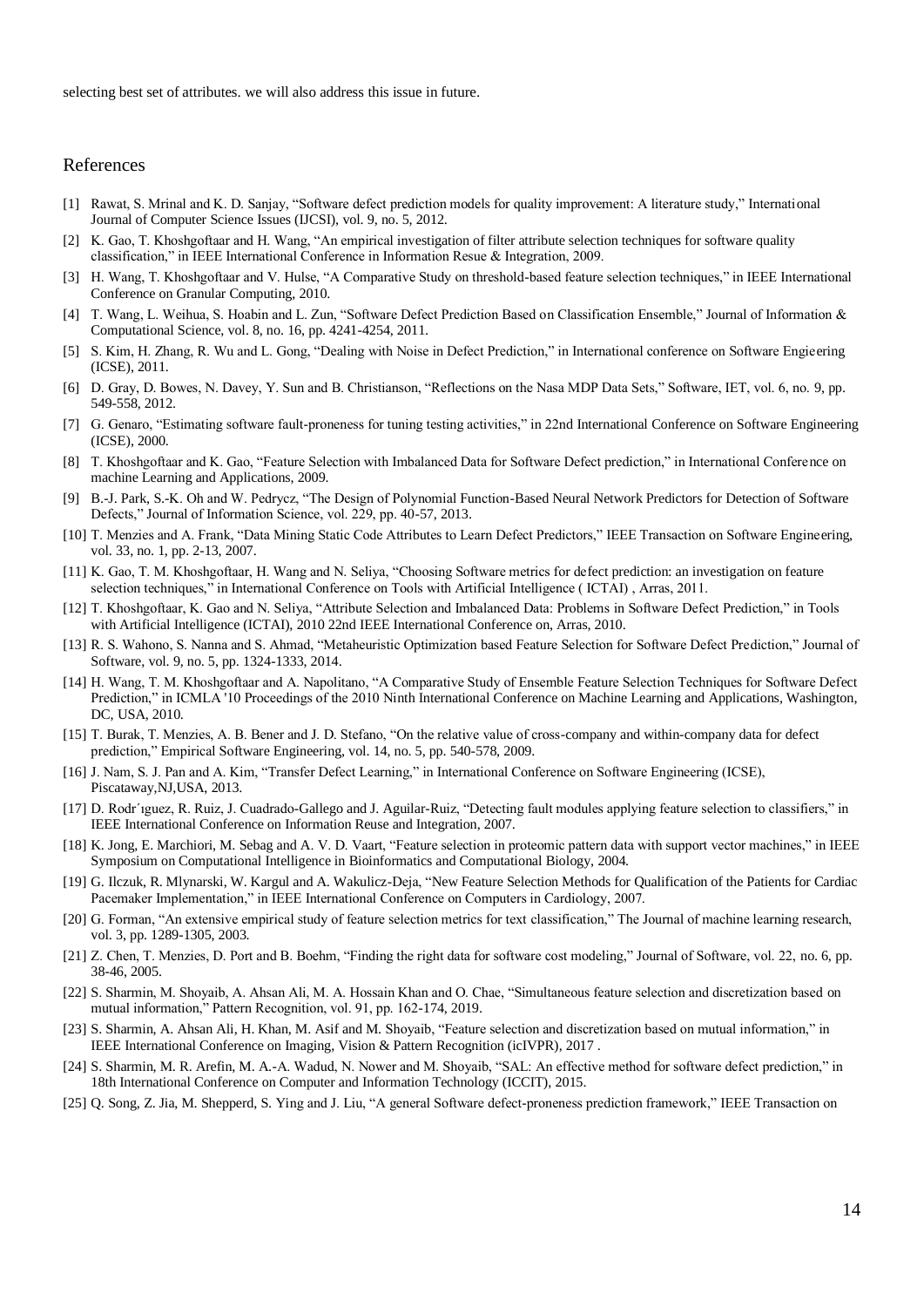Software Engineering, vol. 37, no. 3, pp. 356-370, 2011.

- [26] H. Wang, T. M. Khoshgoftaar and A. Napolitano, "Software mesuret data reduction using ensemble techniques," Neurocomputing, vol. 92, pp. 124-132, 2012.
- [27] L. Stefan, "Benchmarking Classification Models for Software Defect Prediction: A Proposed Framwork and Novel Findings," IEEE Transaction on Software Engineering, vol. 34, no. 4, pp. 485-496, 2008.
- [28] S. A. Romi and S. Nanna, "Combining Particle Swarm Optimization based Feature Selection and Bagging Technique for Software Defect Prediction," International Journal of Software Engineering and Its Application, vol. 7, no. 5, pp. 153-166, 2013.
- [29] H. Wang, T. M. Khoshgoftaar and N. Seliya, "How Many Software Metrics Should be Selected for Defect Prediction?," in Proceedings of the Twenty-Fourth International Florida Artificial Intelligence Research Society Conference, 2011.
- [30] A. Okutan and O. T. Yildiz, "Software defect prediction using Bayesian networks," Empirical Software Engineering, vol. 19, no. 1, pp. 154-181, 2014.
- [31] T. Menzies, Z. Milton, B. Turhan, B. Cukic, Y. Jiang and A. Bener, "Defect prediction from static code features:," Automated Software Engineering, vol. 17, no. 4, pp. 375-407, 2010.
- [32] M. Li, H. Zhang, R. Wu and Z.-H. Zhou, "Sample-based software defect prediction with active and semi-supervised learning," Automated Software Engineering, vol. 19, no. 2, pp. 201-230, 2012.
- [33] X.-Y. Jing, S. Ying, Z.-W. Zhang, S.-S. Wu and J. Liu, "Dictionary Learning Based Software Defect Prediction," in International Conference on Software Engineering (ICSE), Hyderabad, India, 2014.
- [34] T. N. G. M. Zimmerman, "Cross-Project Defect Prediction," in Proceedings of the the 7th joint meeting of the European software engineering conference and the ACM SIGSOFT symposium on The foundations of software engineering, New York, NY, USA, 2009.
- [35] R. Wu, H. Zhang, S. Kim and S.-C. Cheung, "ReLink: Recovering Links between Bugs and Changes," in Foundations of software engineering, New York, NY, USA, 2011.
- [36] M. D'Ambros, M. Lanza and R. Robbes, "An extensive comparison of bug prediction approaches," in IEEE Working conference on Mining Software Repositories (MSR), Cape Town, 2010.
- [37] S. J. Pan, I. W. Tsang, J. T. Kwok and Q. Yang, "Domain Adaptation via Transfer Component Analysis," IEEE Transactions on Neural Networks, vol. 22, no. 2, pp. 199-210, 2010.
- [38] F. Rahman, D. Posnett and P. Devanbu, "Recalling the "imprecision" of cross-project defect prediction," in 20th International Symposium on the Foundations of Software Engineering, New York, NY, USA, 2012.
- [39] F. Peters, T. Menzis and A. Marcus, "Better Cross Company Defect Prediction," in 10th IEEE Working Conference on Mining Software Repositories (MSR), San Francisco, CA, 2013.
- [40] S. Lessmann, B. Baesens, C. Mues and S. Pietsch, "Benchmarking classification models for software defect prediction: A proposed frame-work and novel findings," IEEE Transaction on Software Engineering, vol. 34, no. 4, pp. 485-496, 2008.
- [41] Y. Jiang, B. Cukic and T. Menzies, "Fault prediction using early lifecycle data," in 18th IEEE Symposium on Software Reliability, 2007.
- [42] H. Zhang, X. Zhang and G. Ming, "Predicting defective software components from code complexity measures," in 13th Pacific Rim International Symposium on Dependable Computing, 2007.
- [43] S. W. a. X. Yao, "Using Class Imbalance Learning for Software Defect Prediction," IEEE Transaction on Reliability, vol. 62, no. 2, pp. 434-443, 2013.
- [44] Q. Song, J. Zihan, M. Shepperd, S. Ying and J. Liu, "A General Software Defect-Proneness Prediction Framework," IEEE Transaction on Software Engineering, vol. 37, no. 3, pp. 356-370, 2011.
- [45] H. L. Issam, A. Mohammad and G. Lahouari, "Software defect prediction using ensemble learning on selected features," Journal of Information and Software Technology, vol. 58, pp. 388-402, 2015.
- [46] O. Ahmet and O. Y. Taner, "Software defect prediction using bayesian network," Empirical Software Engineering, vol. 19, no. 1, pp. 154-181, 2014.
- [47] Ren, Jinsheng, et al. "On software defect prediction using machine learning." Journal of Applied Mathematics 2014 (2014).
- [48] M. Hall, E. Frank, G. Holmes, B. Pfahringer, P. Reutemann and I. H. Witten, "The WEKA Data Mining Software: An Update," SIGKDD Explorations, vol. Volume 11, no. 1, 2009.
- [49] IET Digital Library, "Author Guide IET Research Journals," [Online]. Available: http://digital-library.theiet.org/journals/author-guide. [Accessed 27 November 2014].
- [50] N. S. S. A. RS Wahono, "Metahuristic Optimization based Feature Selection for Software Defect Prediction," Journal of Software, pp. 1324-1333, 2014.
- [51] S. Y. S.-W. Z. S.-S. W. J. L. Xiao-Yuan Jing, "Dictionary Learning Based Software Defect Prediction".
- [52] Nam, Jaechang, Sinno Jialin Pan, and Sunghun Kim. "Transfer defect learning." 2013 35th international conference on software engineering (ICSE). IEEE, 2013.
- [53] G. A. D. Canfora, D. p. Massimiliano, R. Oliveto, A. Panichella and S. Panichella, "Multi-Objective Cross-Project Defect Prediction," in IEEE Sixth International Coference on Software Testing, Verification and Validation, Luembourg, 2013.
- [54] Z. He, F. Shu, Y. Yang, M. Li and Q. Wang, "An Investigation on the Feasibility of Cross-Project Defect Prediction," Automated